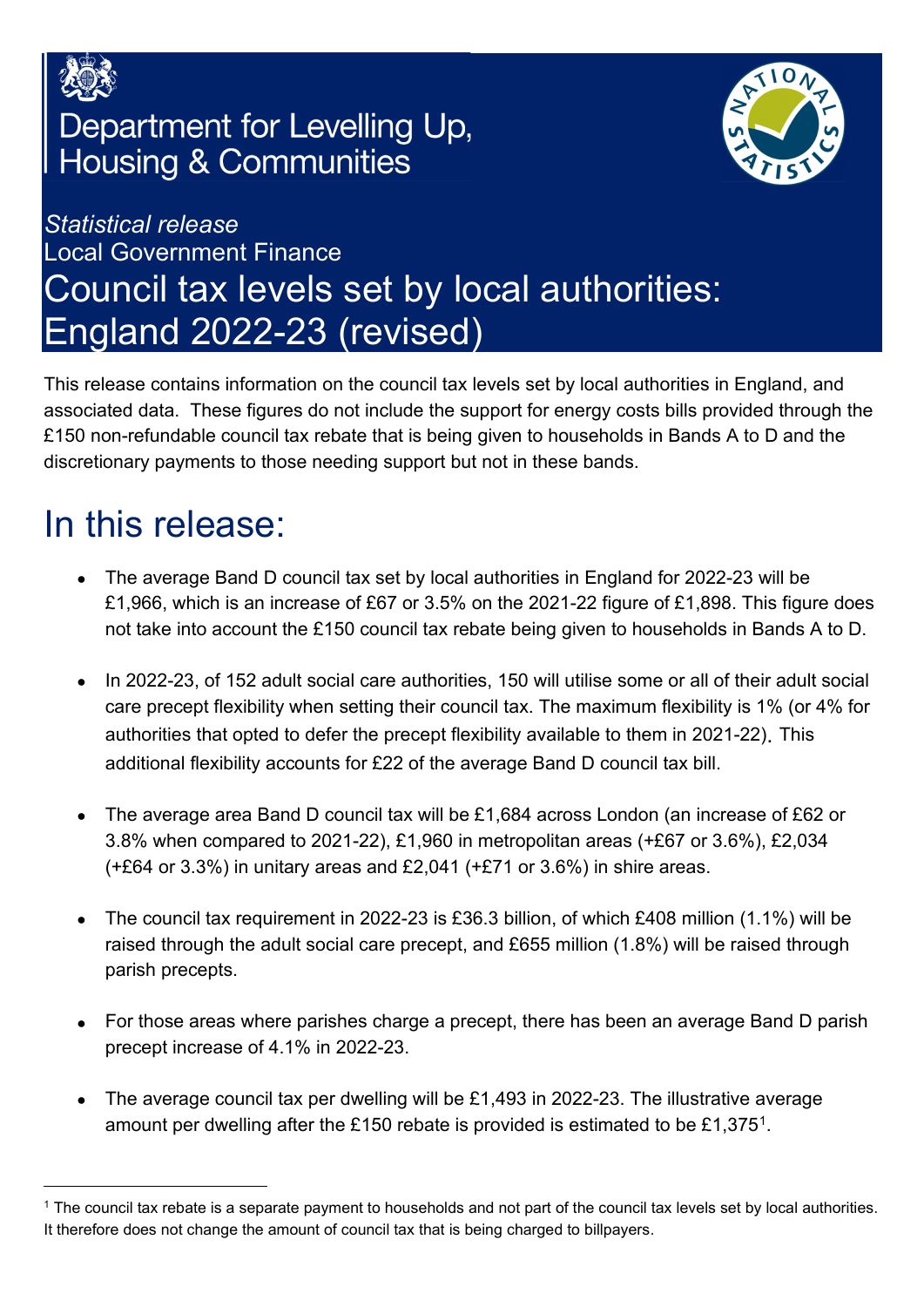**Release date:** 16 May 2022 (originally published 30 March 2022) **Date of next release:** March 2023 **Contact:** Jo Coleman, 0303 444 2141, [ctr.statistics@levellingup.gov.uk](mailto:ctr.statistics@levellingup.gov.uk)  **Media enquiries:** 0303 444 1209 [NewsDesk@levellingup.gov.uk](mailto:NewsDesk@levellingup.gov.uk)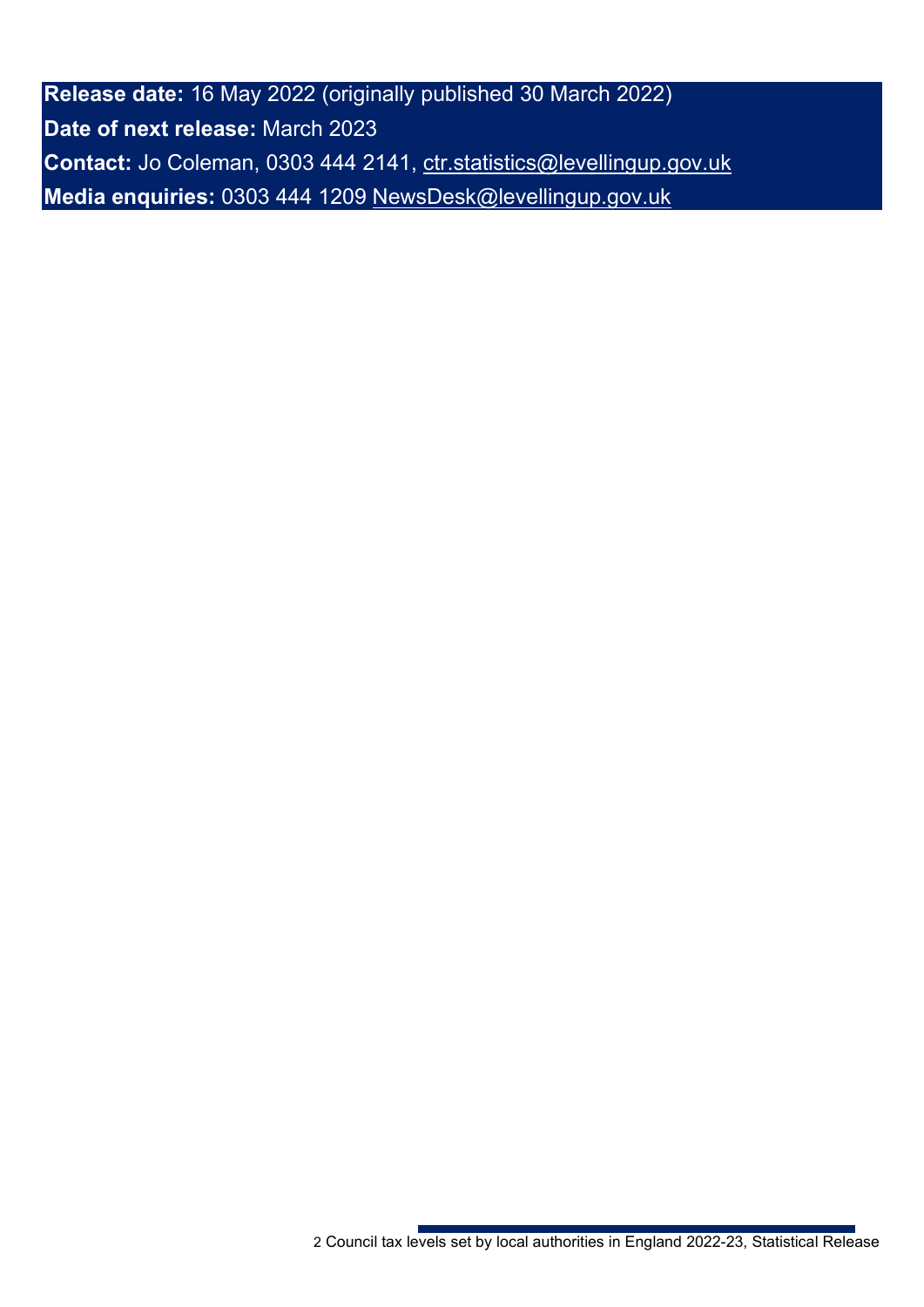# <span id="page-2-0"></span>Table of contents

## Introduction

This release has been compiled by the Department for Levelling Up, Housing and Communities (DLUHC) and presents National Statistics on council tax levels set by local authorities in England and associated information for the financial year 2022-23. This information is derived from the council tax requirement (CTR) returns submitted by all 309 billing authorities and all 97 major precepting authorities in England during February and March 2022. The release was originally published on the 30 March 2022, with a revision to Table 5 made in this release following the validation of the individual parish level data.

Council tax is the main source of locally raised income for many local authorities. It was introduced in April 1993 and the amount of council tax payable on a property depends in part on the council tax band to which it is allocated (see **Technical notes** document).

Band D council tax is the standard measure of council tax (all other bands are set as a proportion of the Band D) and is the council tax payable on a Band D dwelling occupied as a main residence by at least two adults. The average Band D council tax in this release is determined by dividing the council tax requirement by the tax base for council tax setting purposes, which accounts for any reductions due to discounts, exemptions or local council tax support schemes. Council tax can also be measured in average council tax per dwelling terms (see **Section 5**).

The council tax bill may be made up of several elements. In addition to the council tax for the billing authority responsible for the area, it may include council tax that is collected for some or all of the following categories of authority; county council (the Greater London Authority in London), fire and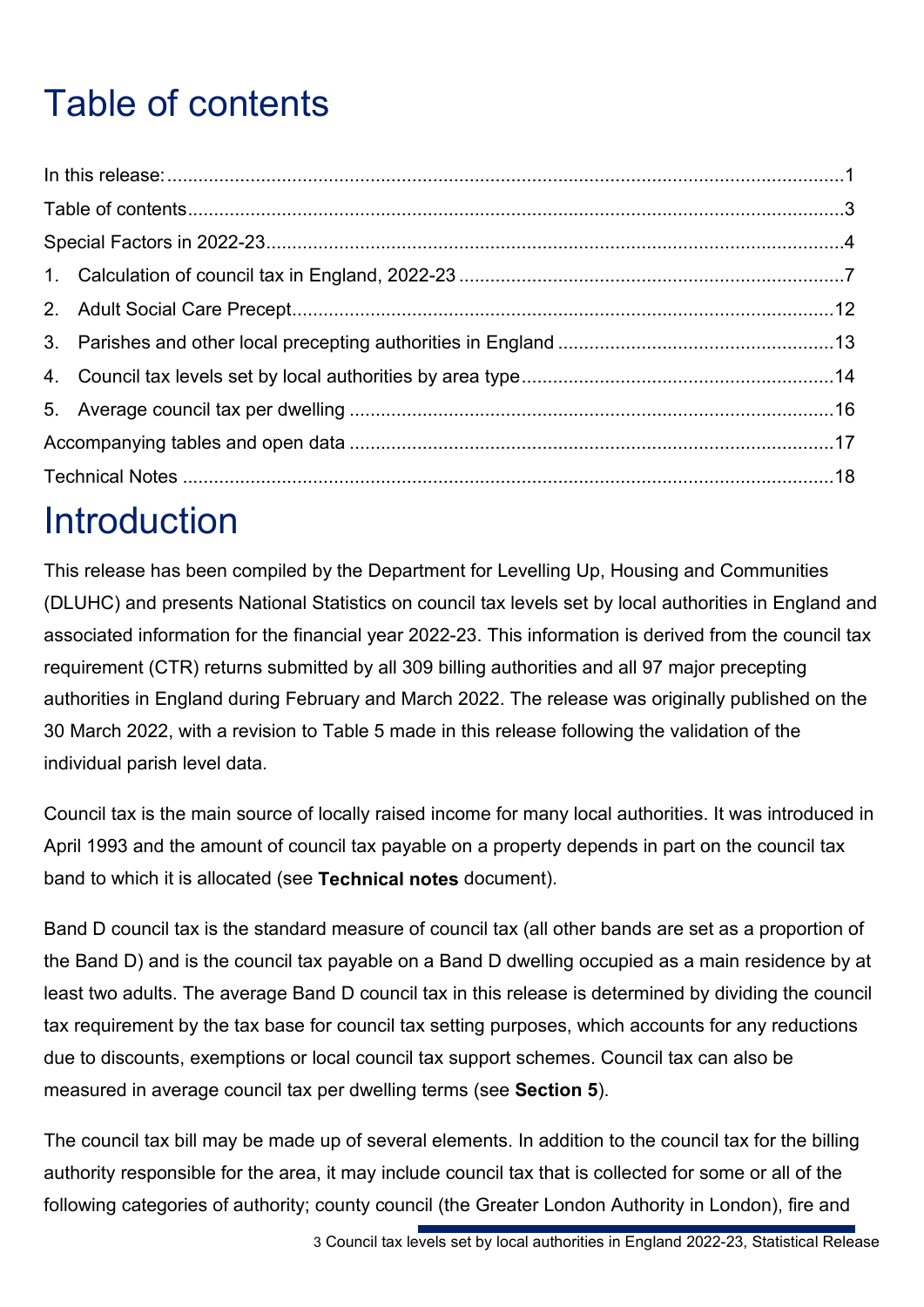rescue authority, police & crime commissioner, combined authority, and parish or other local precepting council.

#### Council Tax Rebate

On 3 February 2022, the Government announced a package of support for rising energy prices. This included a one-off £150 non-refundable rebate for households in England living in council tax Bands A to D properties. This was termed as a council tax rebate. This excluded properties that were empty as at 1 April 2022 and properties that were classed as second homes for council tax purposes, and included properties that receive a class N, S, U or W exemption. Around 78% of chargeable dwellings were in Bands A – D in 2021 and not classed as an empty or second home for council tax purposes.

Additionally, discretionary funding has been given to provide the same rebate for households in need of support but who are not eligible for the council tax rebate. These may cover low income households living in Band E to H properties. Councils will determine this discretionary rebate.

Further details about the rebate can be found in the following link [https://www.gov.uk/government/publications/the-council-tax-rebate-2022-23-billing-authority](https://www.gov.uk/government/publications/the-council-tax-rebate-2022-23-billing-authority-guidance/support-for-energy-bills-the-council-tax-rebate-2022-23-billing-authority-guidance)[guidance/support-for-energy-bills-the-council-tax-rebate-2022-23-billing-authority-guidance](https://www.gov.uk/government/publications/the-council-tax-rebate-2022-23-billing-authority-guidance/support-for-energy-bills-the-council-tax-rebate-2022-23-billing-authority-guidance) 

The council tax rebate is a separate payment to households and not part of the council tax levels set by local authorities. It therefore does not change the amount of council tax that is being charged to billpayers. Data on the rebate has not been collected as part of this data collection and it is not reflected in the average Band D council tax shown in this release.

# <span id="page-3-0"></span>Special Factors in 2022-23

There are several special factors which may have affected the decisions of local authorities when setting their council tax levels for 2022-23. These special factors are:

Adult Social Care – In 2022-23 adult social care authorities are able to increase council tax by an additional 1 per cent plus any of the 3% flexibility that they had decided to defer to 2022-23. This flexibility would fund adult social care only. This is in addition to the usual funding of adult social care through council tax. This applies to London boroughs (including the City of London), county councils, metropolitan districts, and unitary authorities.

Local Government reorganisation – There are no local government reorganisations coming into effect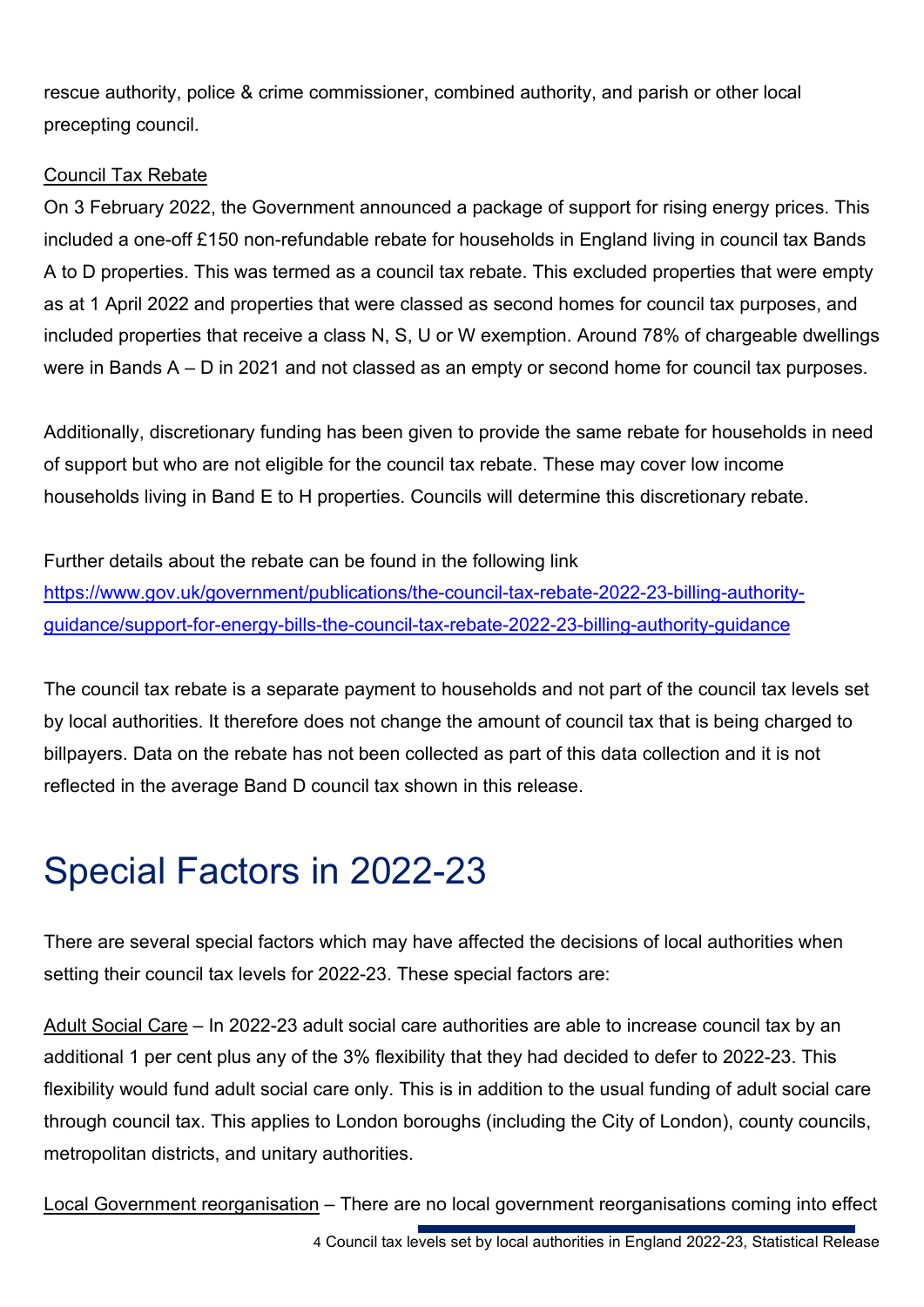from the 1 April 2022.

However, it should be noted that the West Yorkshire Combined Authority took on responsibility for West Yorkshire Police, and so had the ability to set a precept for both their general functions and police functions. The data was collected on the CTR4 version of the form.

Referendum principles – Authorities are required to hold a referendum if their relevant basic amount of council tax for 2022-23 is in excess of the council tax referendum principles which apply to them.

The referendum principles are:

Authorities with responsibility for adult social care (county councils, unitary authorities, London boroughs and metropolitan district councils)

- 3% or more than 3% [comprising up to maximum of 1% for expenditure on adult social care and 2% on other expenditure] for authorities with responsibility for adult social care services.
- 3% or more than 3% [comprising up to maximum of 1% for expenditure on adult social care and 2% on other expenditure] for unitarising authorities with responsibility for adult social care services which are equalising different council tax levels across their predecessor areas. The principle may be applied to either the increase in each individual predecessor area, or to the tax base-weighted average band D figure of all the predecessor areas.
- 6% or more than 6% [comprising up to a maximum of 1% for expenditure on adult social care and 2% on other expenditure plus up to a further 3% on adult social care] for authorities that opted to defer the Precept flexibility available to them in 2021-22.

Shire districts

- More than £5, or 2% or more than 2%, (the greater of the two) for district councils in two-tier areas.
- More than £5, or 2% or more than 2%, (the greater of the two) for West Suffolk District Council. The principle may be applied to either the increase in each of its individual predecessor areas, or to the tax base-weighted average band D figure of all the predecessor areas.

Other major precepting authorities

- More than £10 for Police and Crime Commissioners.
- More than £10 for the police component of the Greater Manchester Combined Authority and The West Yorkshire Combined Authority precept.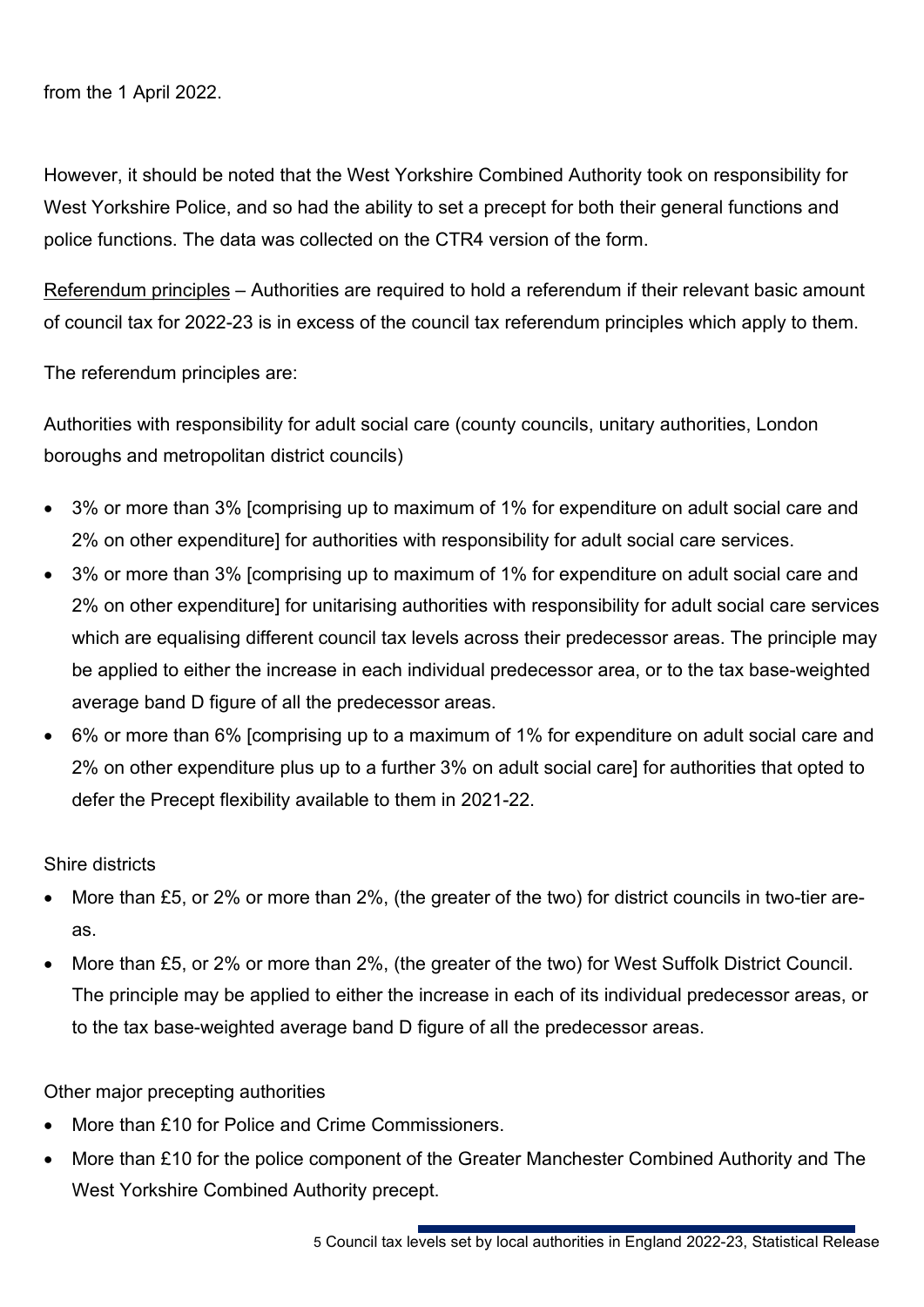- More than £5 for fire and rescue authorities whose basic amount of council tax for 2021-22 is within the lower quartile of basic amounts of council tax for 2021-22 for all fire and rescue authorities
- More than £31.93 for the adjusted relevant basic amount of council tax of the GLA.
- More than £21.93 for the unadjusted relevant basic amount of council tax of the GLA.
- 2%, or more than 2% for authorities not covered by the above categories.

No referendum principles were set for combined authorities or local precepting authorities.

Localisation of council tax support - The localisation of council tax support introduced in 2013-14 allows authorities to amend their scheme each year if they wish, which may have affected their council tax requirement for 2022-23 (see **Definitions** section in the accompanying Technical Document).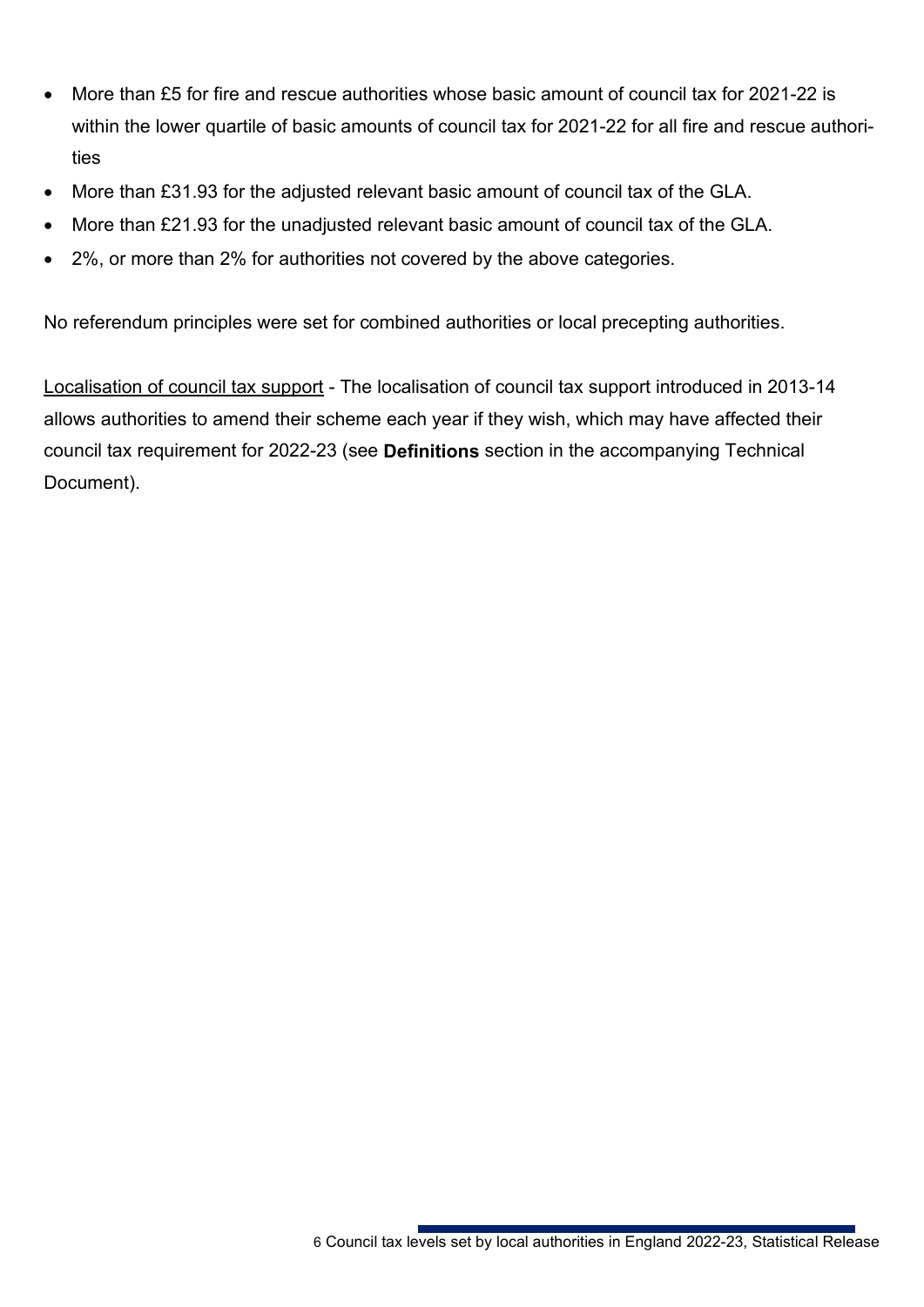# <span id="page-6-0"></span>1. Calculation of council tax in England, 2022-23

Council tax levels are calculated by dividing the council tax requirement by the tax base for tax setting purposes. The council tax requirement represents how much revenue councils have agreed is needed to be met through council tax. The tax base is the number of Band D equivalent dwellings in the authority determined for tax setting purposes for the year ahead. There are a several special factors affecting comparability of some figures from year to year, including the referendum principles that are set each year. See the **Introduction** section for more information.

**Table 1** gives a breakdown of the council tax level for England for 2022-23.

• The average Band D council tax set by local authorities in England for 2022-23 is £1,966, which is an increase of £67 or 3.5% on the 2021-22 figure of £1,898. This includes adult social care and parish precepts. This does not take into account the £150 council tax rebate that will be provided to households in Bands A to D (see introduction note).

• The council tax requirement (including adult social care and parish precepts) in 2022-23 is £36.3 billion, £1.9 billion higher when compared with 2021-22.

• Parish precepts in 2022-23 will total £655 million which is £37 million higher than in 2021-22.

• The total tax base used for setting council tax for 2022-23 was 18.5 million Band D equivalent dwellings.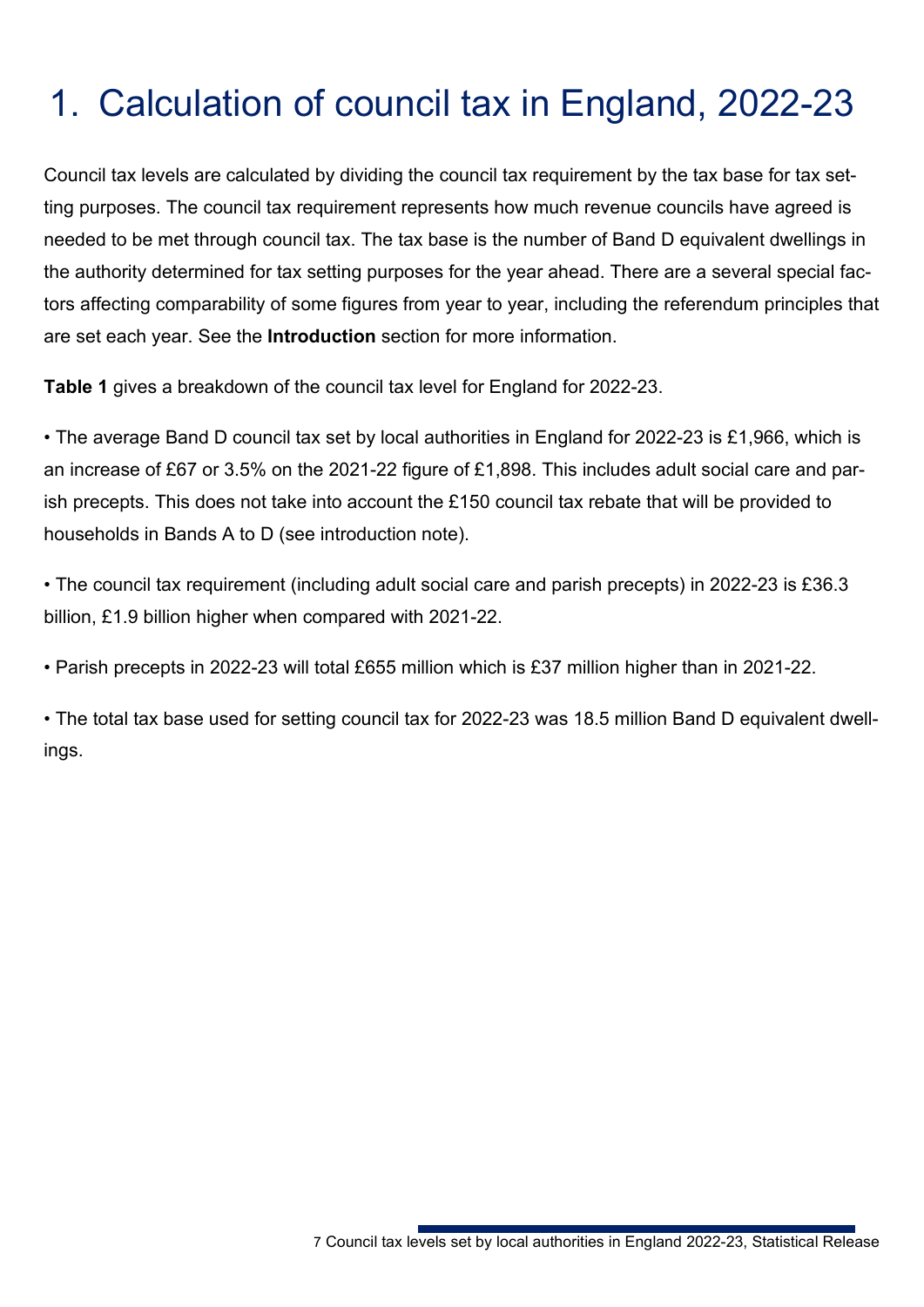|                                                                                                               |         |         |         |         |     | £ million |
|---------------------------------------------------------------------------------------------------------------|---------|---------|---------|---------|-----|-----------|
|                                                                                                               | 2018-19 | 2019-20 | 2020-21 | 2021-22 |     | 2022-23   |
| Council tax requirement <i>includ-</i><br>ing adult social care precept, ex-<br>cluding parish precepts (a,b) | 29,045  | 30,894  | 32,544  | 33,819  |     | 35,658    |
| Parish precepts                                                                                               | 518     | 554     | 596     | 618     | (R) | 655       |
| Council tax requirement <i>includ-</i><br>ing adult social care and parish<br>precepts                        | 29,563  | 31,448  | 33,141  | 34,437  | (R) | 36,313    |
| Tax base for council tax-setting<br>purposes (million)                                                        | 17.687  | 17.972  | 18.232  | 18.139  |     | 18.473    |
| <b>Average Band D council tax (in-</b><br>cluding adult social care, exclud-<br>ing parish precepts) $(E)$    | 1,642   | 1,719   | 1,785   | 1,864   |     | 1,930     |
| <b>Average Band D council tax (in-</b><br>cluding adult social care and<br>parish precepts) $(E)$             | 1,671   | 1,750   | 1,818   | 1,898   | (R) | 1,966     |

#### **Table 1: Calculating council tax levels: England summary 2018-19 to 2022-23**

**(a) The Government is providing a £150 one-off Energy Bills Rebate for most households in council tax bands A-D. This is not reflected in these figures for 2022-23.**

(b) Since 2016-17 social care authorities have been able to increase council tax under the social care precept, as well as under the core council tax referendum principle. Local authorities were given the flexibility to increase council tax by up to 3 per cent a year in 2017-18 and 2018-19 and increase by up to 2 per cent in 2019-20, while being capped at a maximum total of 6 percentage points rise over the period 2017-18 to 2019-20. In 2020-21 adult social care authorities were able to increase council tax by an additional 2 per cent to fund adult social care. In 2021-22 it was announced that adult social care authorities were able to increase council tax by an additional 3 per cent over two years (2021-22 and 2022-23) to fund adult social care, with no limitation as to how this is split between the two years. But for 2022-23, the additional amount was set as a 1 per cent increase plus any amount of the 3% that had not been used in 2021-22 because the authority had planned to defer it to 2022-23.

(R) Revised following revisions from one local authority.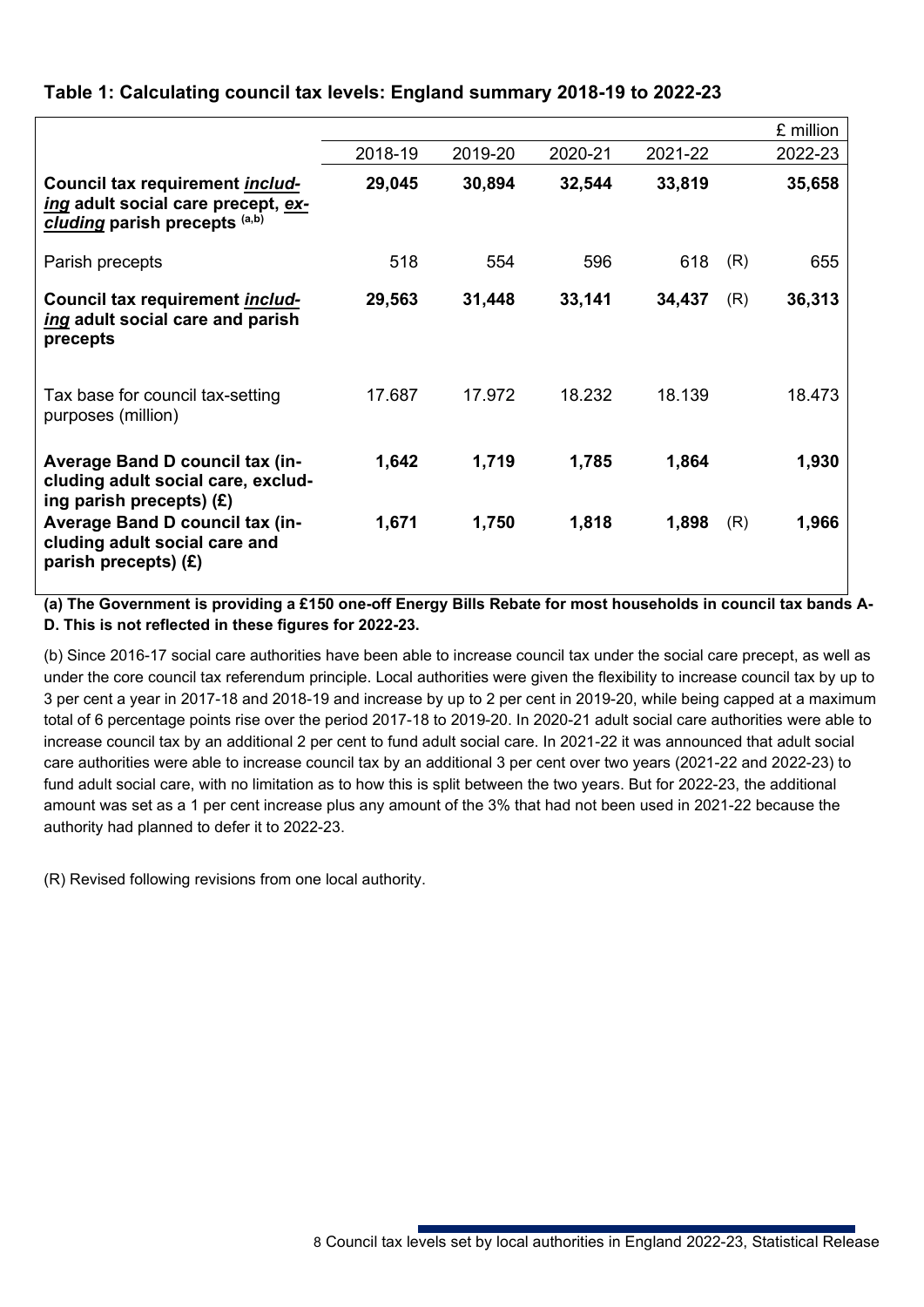**Table 2** shows average Band D council tax levels for England as a whole and by class of authority, along with the percentage change over the corresponding figure for 2021-22. This is shown including adult social care precept only (column 1 & 2) and including both adult social care and parish precepts (column 3 & 4).

#### **Table 2** shows:

• London boroughs have an increase in average Band D council tax of 2.4% (including adult social care and excluding parish precepts).

• Metropolitan districts have an increase of 3.2% for average Band D council tax (including adult social care and excluding parish precepts).

• Unitary authorities have an increase of 3.1% in their average Band D council tax (including adult social care and excluding parish precepts).

• Shire counties will see an increase of 3.7% in their average Band D council tax (including adult social care).

• Shire districts will see an increase of 2.3% (excluding parish precepts) due to referendum principles which allowed some authorities to set an increase of £5 or 2%.

• Police and crime commissioners will see an increase of 4.3% (£9.96) due to referendum principles which allowed these authorities to set an increase of £10.

• Fire and rescue authorities are increasing their average Band D council tax by 3.6% due to referendum principles which allowed some authorities to set an increase of up to £5 rather than 2%.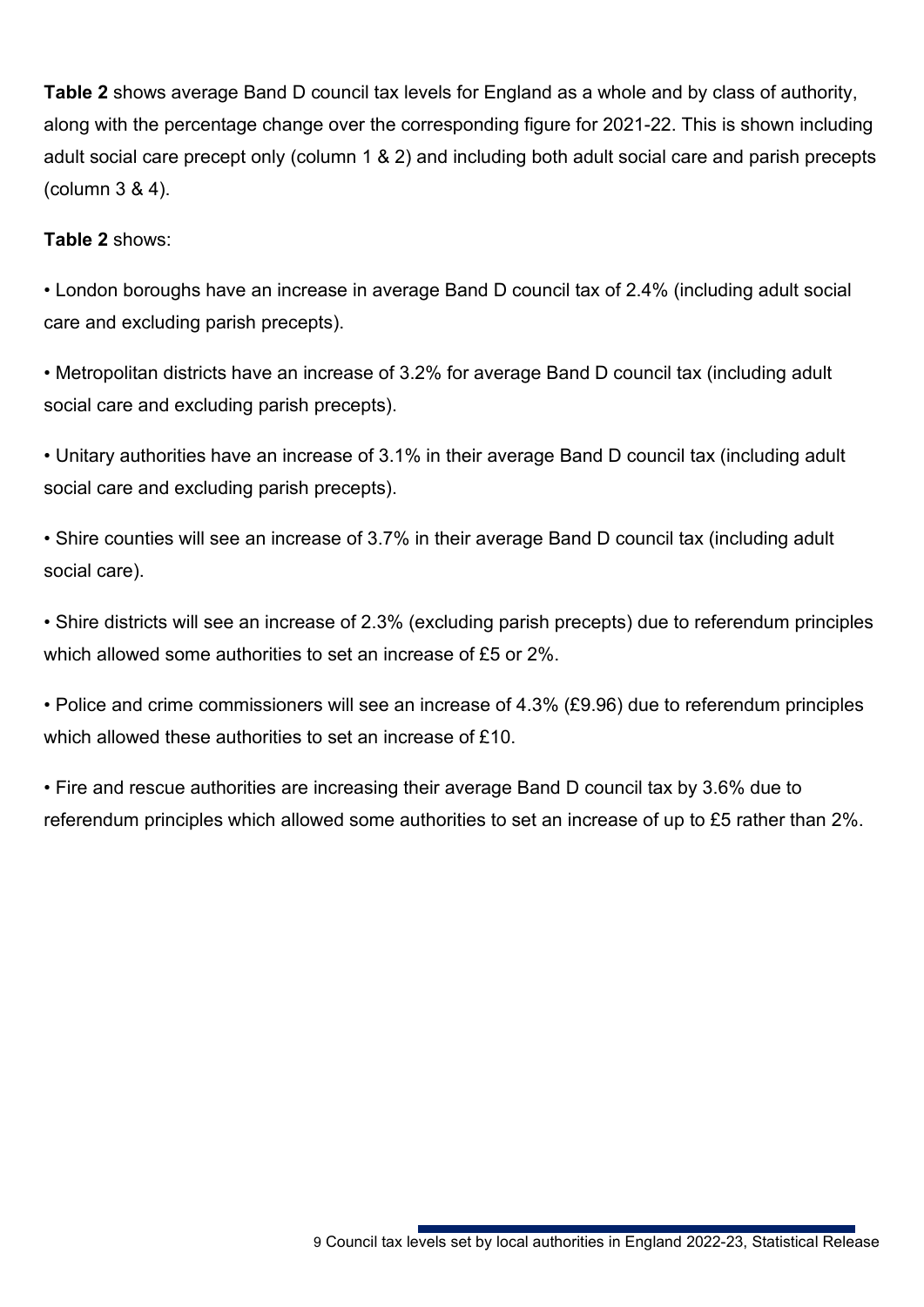**Table 2: Council tax (average Band D) in England 2022-23, and percentage change from** 

#### **2021-22: by class of authority**

|                                                              | Average council tax for<br>the authority including<br>precepts (Band D) | adult social care pre-<br>cept, excluding parish | Average council tax for<br>the authority including<br>adult social care and par-<br>ish precepts (Band D) |            |  |  |
|--------------------------------------------------------------|-------------------------------------------------------------------------|--------------------------------------------------|-----------------------------------------------------------------------------------------------------------|------------|--|--|
|                                                              | £                                                                       | % change                                         | £                                                                                                         | % change   |  |  |
|                                                              | (Column 1)                                                              | (Column 2)                                       | (Column 3)                                                                                                | (Column 4) |  |  |
| <b>ENGLAND (a)</b>                                           | 1,930                                                                   | 3.5%                                             | 1,966                                                                                                     | 3.5%       |  |  |
| <b>Class of authority:</b>                                   |                                                                         |                                                  |                                                                                                           |            |  |  |
| Inner London boroughs including City                         | 1,041                                                                   | 2.3%                                             | 1,042                                                                                                     | 2.3%       |  |  |
| Outer London boroughs                                        | 1,449                                                                   | 2.5%                                             | 1,449                                                                                                     | 2.5%       |  |  |
| London boroughs                                              | 1,289                                                                   | 2.4%                                             | 1,289                                                                                                     | 2.4%       |  |  |
| Greater London Authority <sup>(b)</sup>                      | 396                                                                     | 8.8%                                             | 396                                                                                                       | 8.8%       |  |  |
| of which The Mayor's Office for<br><b>Policing and Crime</b> | 277                                                                     | 3.7%                                             | 277                                                                                                       | 3.7%       |  |  |
| of which other services                                      | 118                                                                     | 22.7%                                            | 118                                                                                                       | 22.7%      |  |  |
| Combined authorities (c)                                     | 74                                                                      | 12.2%                                            | 74                                                                                                        | 12.2%      |  |  |
| Metropolitan districts                                       | 1,657                                                                   | 3.2%                                             | 1,665                                                                                                     | 3.2%       |  |  |
| Metropolitan fire and rescue authorities                     | 75                                                                      | 4.9%                                             | 75                                                                                                        | 4.9%       |  |  |
| Shire unitary authorities                                    | 1,656                                                                   | 3.1%                                             | 1,711                                                                                                     | 3.1%       |  |  |
| Shire counties                                               | 1,494                                                                   | 3.7%                                             | 1,494                                                                                                     | 3.7%       |  |  |
| Shire districts                                              | 199                                                                     | 2.3%                                             | 249                                                                                                       | 2.7%       |  |  |
| Shire fire and rescue authorities                            | 82                                                                      | 3.2%                                             | 82                                                                                                        | 3.2%       |  |  |
| Police and crime commissioners <sup>(d)</sup>                | 240                                                                     | 4.3%                                             | 240                                                                                                       | 4.3%       |  |  |
| Fire and rescue authorities <sup>(e)</sup>                   | 81                                                                      | 3.6%                                             | 81                                                                                                        | 3.6%       |  |  |

**(a) The Government is providing a £150 one-off Energy Bills Rebate for most households in council tax bands A-D. This is not reflected in these figures.**

(b) This includes core GLA, Transport for London (TfL), The London Legacy Development Corporation, the London Fire and Emergency Planning Authority (LFEPA) and The Mayor's Office for Policing and Crime.

(c) Two (Liverpool City Region CA and the Greater Manchester Combined Authority) out of the eight combined authorities set a precept in 2022-23. This reflects only Greater Manchester Combined Authority's general functions which includes their responsibility for fire and rescue services.

(d) Does not include the Mayor's Office for Policing and Crime element from GLA and excludes City of London Police (as this element is not distinguishable from the council tax charged by the City of London). Greater Manchester Combined Authority's and West Yorkshire Combined Authority's police function are included.

(e) Covers both metropolitan and shire fire and rescue authorities. It excludes fire and rescue services provided by counties, unitaries, GLA and Greater Manchester Combined Authority.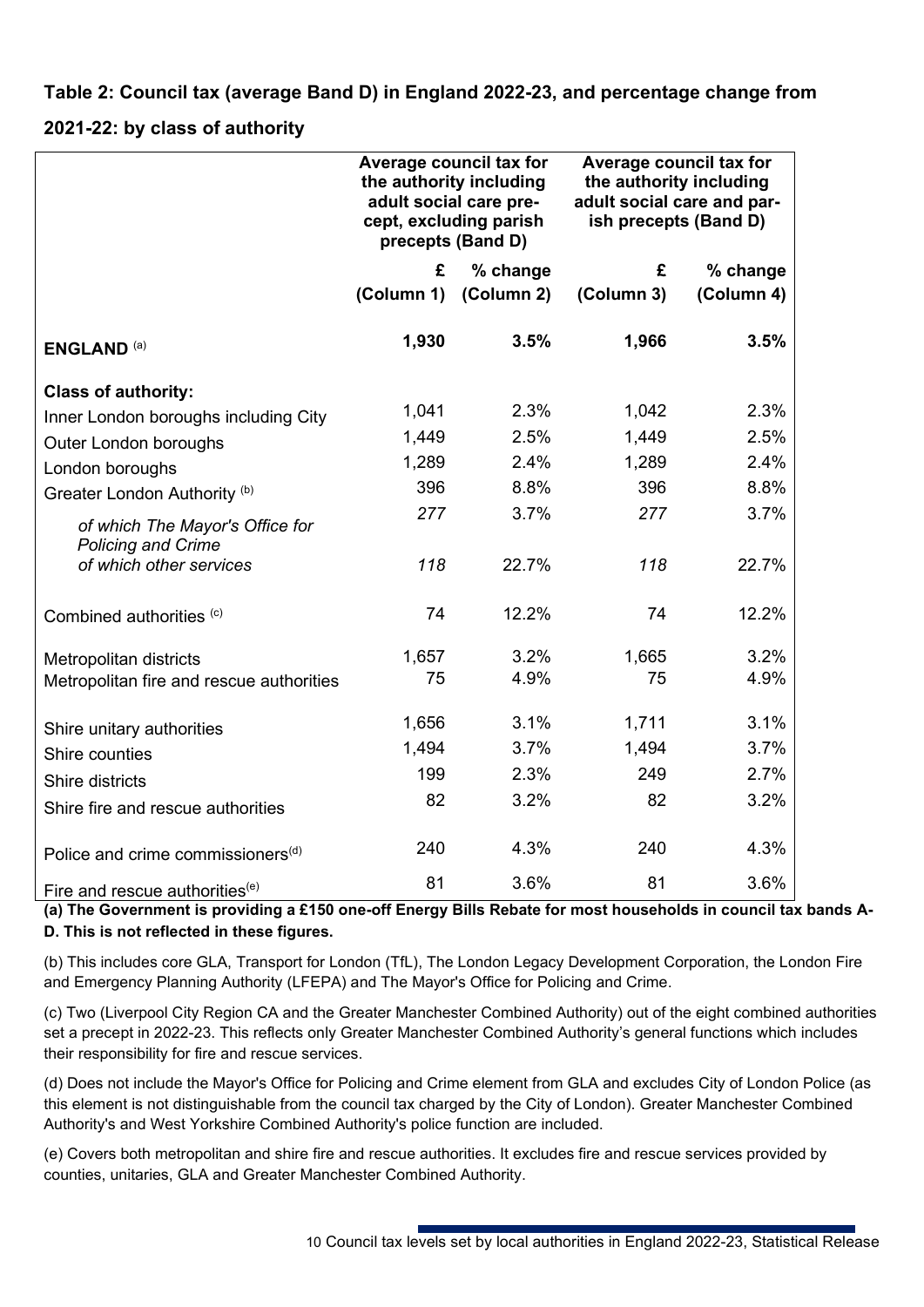**Table 3** and **Chart A** give figures for, levels of, and changes in, the average Band D council tax (including parish precepts) for England for the last 13 years.

|                            | £            | Annual % change (a,b) |
|----------------------------|--------------|-----------------------|
| 2010-11                    | 1,439        | 1.8                   |
| 2011-12 <sup>(c)</sup>     | 1,439        | 0.0                   |
| 2012-13                    | 1,444        | 0.3                   |
| 2013-14                    | 1,456        | 0.8                   |
| 2014-15                    | 1,468        | 0.8                   |
| 2015-16                    | 1,484        | 1.1                   |
| $2016 - 17$ <sup>(d)</sup> | 1,530        | 3.1                   |
| 2017-18                    | 1,591        | 4.0                   |
| 2018-19                    | 1,671        | 5.1                   |
| 2019-20                    | 1,750        | 4.7                   |
| 2020-21                    | 1,818        | 3.9                   |
| 2021-22                    | (R)<br>1,898 | (R)<br>4.4            |
| 2022-23                    | 1,966        | 3.5                   |
|                            |              |                       |

**Table 3: Average Band D council tax (including parish and adult social care precepts) in England and the annual percentage change 2010-11 to 2022-23**

**(a) The Government is providing a £150 one-off Energy Bills Rebate for most households in council tax bands A-D. This is not reflected in these figures for 2022-23.**

(b) Referendum principles vary year to year which will affect the annual change. Please see the introduction section of the statistical release for further information.

(c) Freeze grant was paid to local authorities that froze or reduced council tax between 2011-12 to 2015-16.

(d) Local authorities have been given flexibility to increase council tax by an additional amount to fund adult social care since 2016-17.

(R) Revised following revisions from one local authority.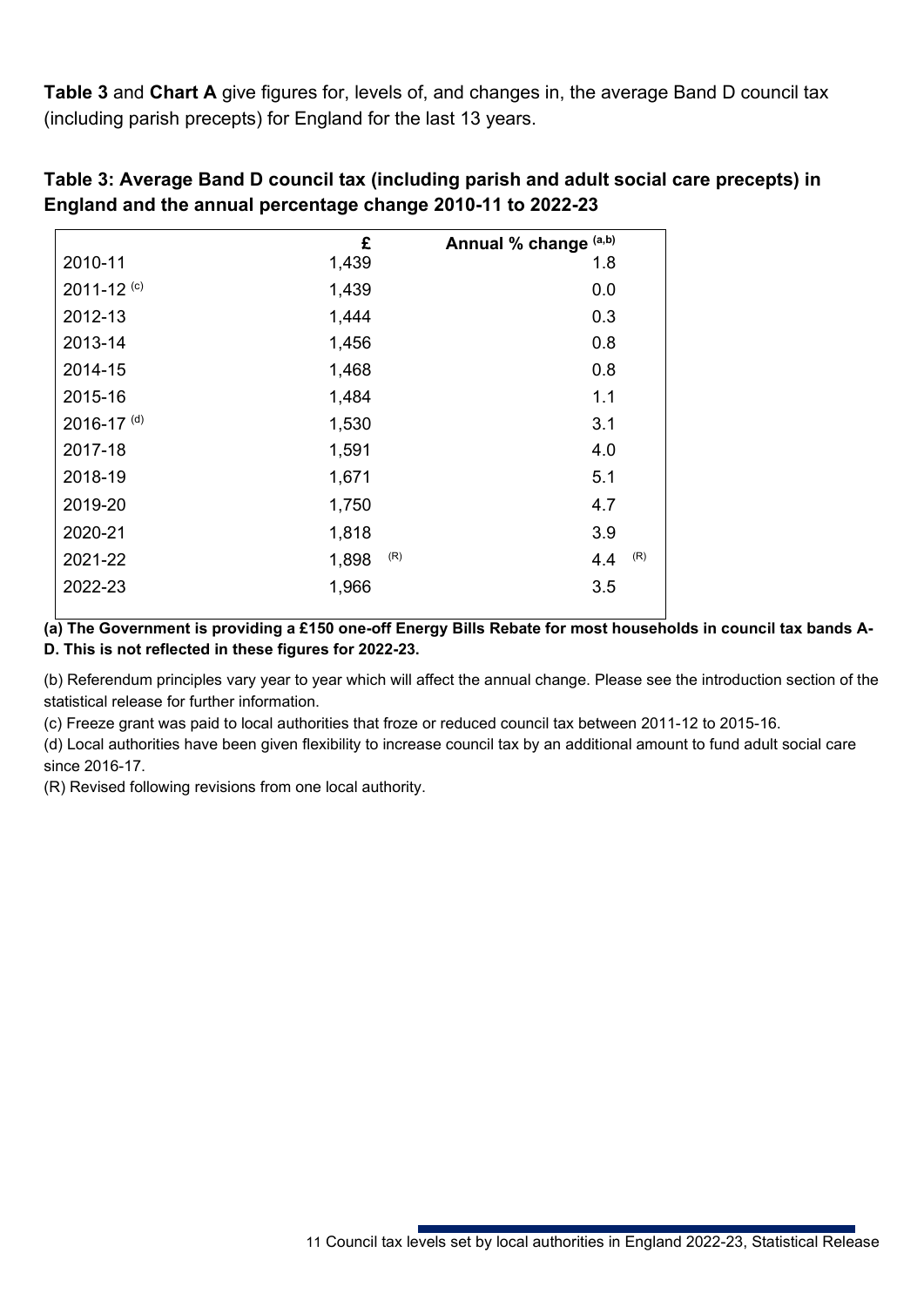

**Chart A: Average Band D council tax in England percentage change 2010-11 to 2022-23 (including parish and adult social care precepts)**

## <span id="page-11-0"></span>2. Adult Social Care Precept

Local authorities with adult social care responsibilities have been able to increase council tax by up to an additional 1% in 2022-23. Additionally, authorities that had not utilised all 3% in 2021-22 because they had chosen to defer it to 2022-23 could utilise up their remaining amount (up to a further 3%). This is in addition to the usual funding of adult social care through council tax. This precept applies to London boroughs (including the City of London), county councils, metropolitan districts, and unitary authorities.

**Table 4** shows the number of authorities using some, or all, of this year's adult social care precept flexibility and how much additional council tax was raised through it.

• The additional adult social care precept flexibility in 2022-23 will generate £408 million.

• Of 152 authorities with adult social care responsibilities, 150 utilised some, or all, of their precept flexibility for 2022-23.

• The adult social care precept flexibility in 2022-23 accounts for £22, or 1.1%, of the average Band D council tax bill.

<sup>(</sup>a) Freeze grants were paid to local authorities that froze or reduced council tax between 2011-12 and 2015-16.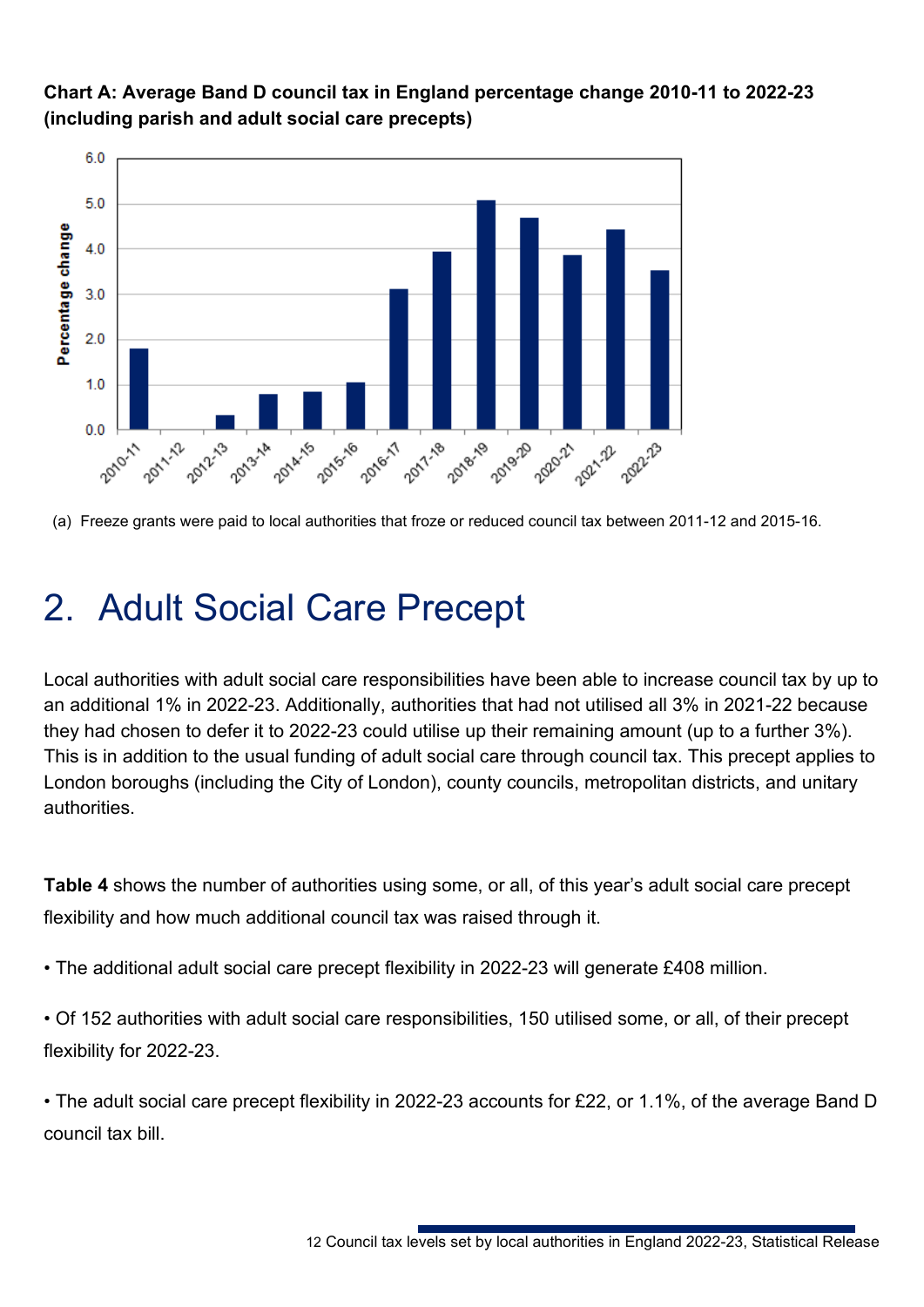#### **Table 4: Average Band D council tax precept for adult social care in 2022-23 (a)**

|                                                                                               | $2018 -$<br>19 | $2019 -$<br>20 | $2020 -$<br>21 | $2021 -$<br>22 |     | 2022-<br>23 |  |
|-----------------------------------------------------------------------------------------------|----------------|----------------|----------------|----------------|-----|-------------|--|
| Number of authorities with adult social care<br>responsibilities                              | 152            | 151            | 151            | 152            |     | 152         |  |
| Number of authorities utilising some or all<br>of the adult social care precept (c)           | 148            | 85             | 151            | 148            |     | 150         |  |
| Total amount raised through the adult so-<br>cial care precept $(E \text{ million})^{(b)(c)}$ | 538            | 200            | 497            | 611            | (R) | 408         |  |
| Tax base for council tax setting purposes<br>(millions)                                       | 17.687         | 17.972         | 18.232         | 18.139         |     | 18.473      |  |
| Average Band D council tax attributable to<br>adult social care precept $(E)$ (b)             | 30.41          | 11.15          | 27.27          | 33.66          | (R) | 22.08       |  |

(a) Social care authorities can increase council tax under the adult social care precept, as well as under the core council tax referendum principle. The adult social care precept increase was up to 3 per cent a year in 2017-18 and 2018-19 and an increase by up to 2 per cent in 2019-20, while being capped at a maximum total of 6 percentage points rise over the period 2017-18 to 2019-20. In 2020-21 the increase could be up to 2 per cent.

In 2021-22, adult social care authorities were able to increase council tax by an additional 3 per cent in total across 2021 and 2022-23 to fund adult social care. In 2022-23, the increase could be up to 1 per cent, plus any precept flexibility that had been deferred from the 2021-22 scheme (up to 3 per cent).

(b) All increases to council tax, whether or not attributable social care precept, become the new baseline for increases for the following year. As a result, these figures do not reflect the full amounts in 2022-23 that follow from increases to council tax levels as a result of the social care precept. This is because full extent of the element within both i) council tax bills and ii) council tax receipts in 2022-23 that is attributable to the social care precept requires a cumulative calculation of each local authority's decisions on the use of the social care precept in each year since its inception in 2016-17.

(c) Islington has been included in the figure for 2019-20, as they utilised the social care precept, although their precept element appeared as £0.00

(R) 2021-22 figures revised following revisions from two local authorities.

# <span id="page-12-0"></span>3. Parishes and other local precepting authorities in England

**Table 5** shows information relating to parishes and other local precepting authorities and the precepts they raise. Not all areas have parishes and therefore, the tax base in this table is lower than in **Table 1**. The table below shows the number and tax base of town and parish councils and charter trustees charging precepts and the average parish precept on an average Band D property in a precepting area. It also shows comparisons with previous years. This table may be revised once data on individual parish level data has been validated and published.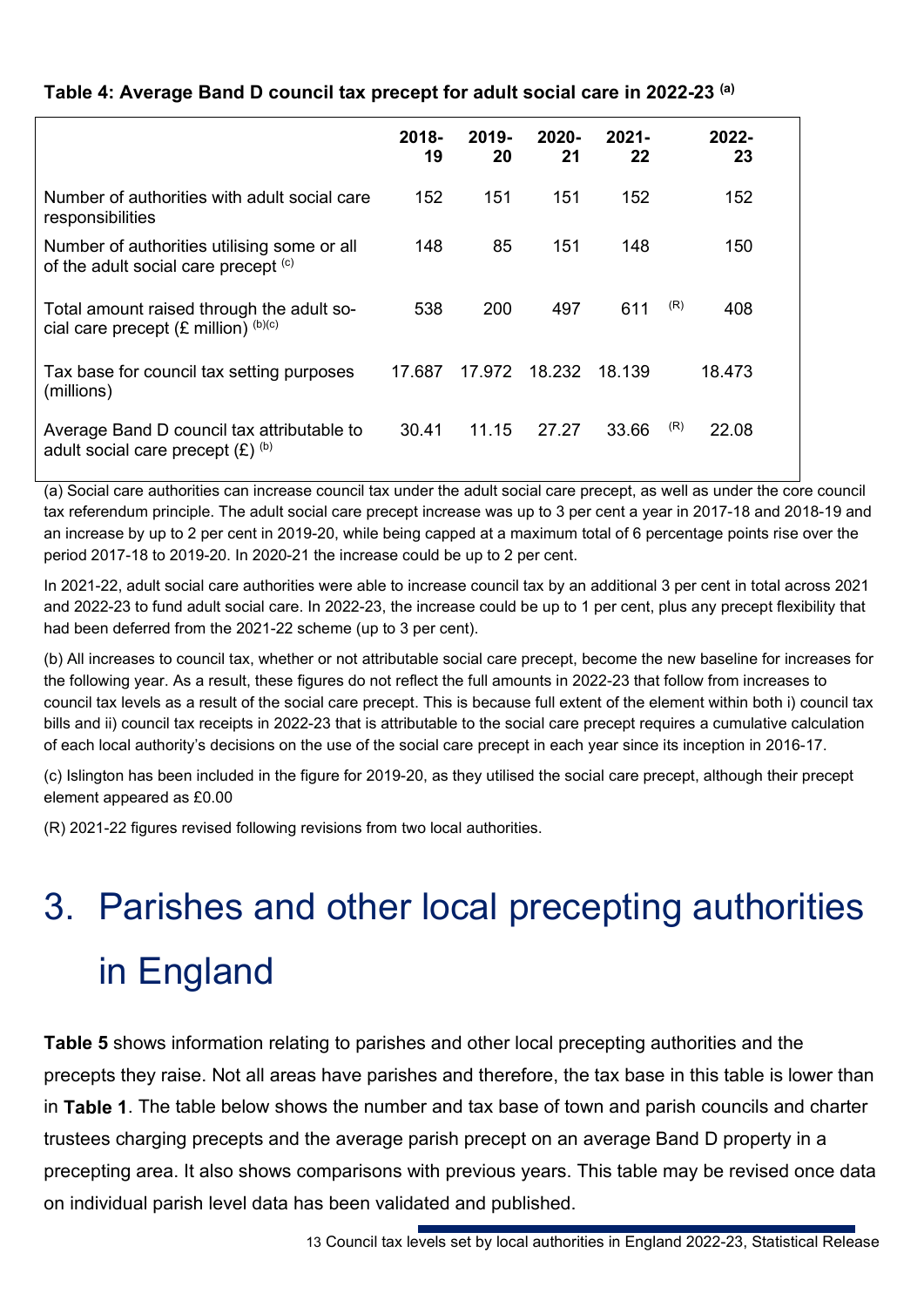• The average Band D precept charged by a parish or charter trustee for 2022-23 will be £74.81, an increase of £2.95, or 4.1%, from 2021-22.

|                                            | 2018-19 | 2019-20 | 2020-21 | 2021-22 | 2022-23 | (R) |
|--------------------------------------------|---------|---------|---------|---------|---------|-----|
| Total number                               | 8,838   | 8,859   | 8,886   | 8,877   | 8,874   |     |
| Tax base (thousands) $(a)$                 | 8,083.0 | 8,253.8 | 8,532.7 | 8,600.7 | 8,757.7 |     |
| Aggregate of local precepts $(£000)^{(b)}$ | 517,629 | 554,492 | 596,362 | 618,060 | 655,138 |     |
| Average parish precept per Band D $(E)$    | 64.04   | 67.18   | 69.89   | 71.86   | 74.81   |     |
| Change $(E)$                               | 3.01    | 3.14    | 2.71    | 1.97    | 2.95    |     |
| Percentage change                          | 4.9%    | 4.9%    | 4.0%    | 2.8%    | 4.1%    |     |
|                                            |         |         |         |         |         |     |

#### **Table 5: Average Band D parish precepts for England 2018-19 to 2022-23**

**Parishes and other local precepting authorities charging a non-zero precept**

(a) Council tax payers in the Charter Trustees for the City of Durham have only been included once here, although they are actually spread across multiple parishes in Durham.

(b) The aggregate of local precepts may be different to the total reported by the Local Authority due to rounding.

(R) The 2022-23 figures have been revised since they were initially published in March 2022, as a result of the validation of individual parish level data.

Individual parish data for 2022-23 will be published at: [https://www.gov.uk/government/statistical](https://www.gov.uk/government/statistical-data-sets/live-tables-on-council-tax)[data-sets/live-tables-on-council-tax](https://www.gov.uk/government/statistical-data-sets/live-tables-on-council-tax)

# <span id="page-13-0"></span>4. Council tax levels set by local authorities by area type

As well as adult social care and parish precepts, the average area Band D council tax is made up of several elements. In addition to the council tax for the local authority responsible for billing in the area, it will include council tax that will be redistributed to some, or all, of the following (depending on the authority area): county council (the Greater London Authority in London), fire and rescue authority, police & crime commissioner and combined authority.

**Table 6** gives both the average Band D council tax levels and the annual percentage change for the last five years both for England and for London, metropolitan, unitary and shire areas within England. In order to calculate year-on-year changes that reflect local government reorganisation, 2020-21 and 2021-22 figures have been adjusted for the percentage change calculation, but the adjusted figures are not shown in the table.

14 Council tax levels set by local authorities in England 2022-23, Statistical Release • The average area Band D council tax will be £1,684 across London (an increase of 3.8% when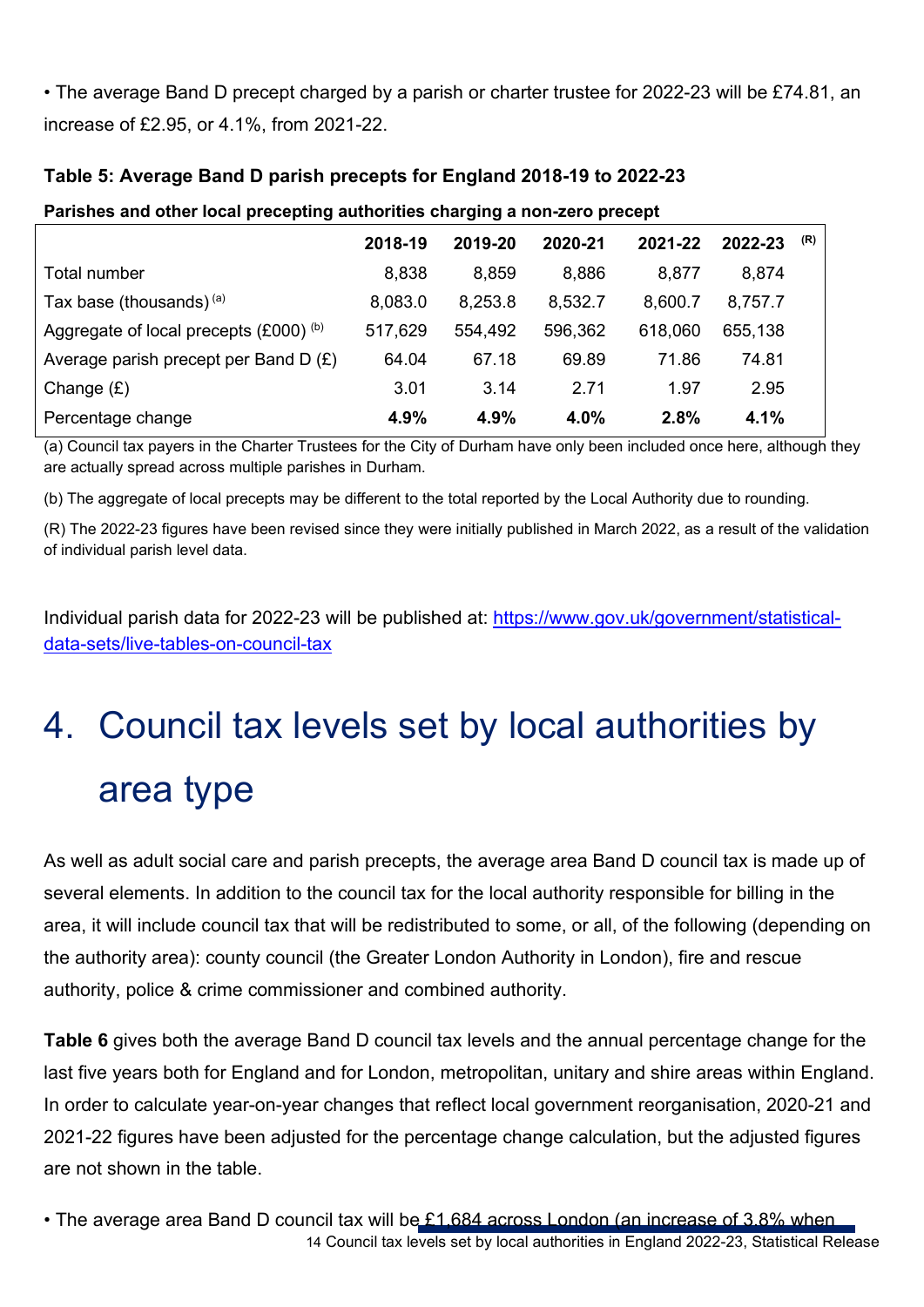compared to 2021-22), £1,960 in metropolitan areas (+3.6%), £2,034 (+3.3%) in unitary areas and £2,041 (+3.6%) in shire areas.

| Table 6: Average area Band D council tax and the annual percentage change by area of |  |  |
|--------------------------------------------------------------------------------------|--|--|
| authority, 2018-19 to 2022-23 (a,b)                                                  |  |  |

| <b>England</b>                |                                                       | London area                   |                                       | Unitary areas<br><b>Metropolitan</b><br>(c)<br>areas |                                       | Shire areas (c)                  |                                       |                                      |
|-------------------------------|-------------------------------------------------------|-------------------------------|---------------------------------------|------------------------------------------------------|---------------------------------------|----------------------------------|---------------------------------------|--------------------------------------|
| %<br>5.1<br>4.7<br>3.9<br>4.4 | £<br>1,405<br>1,477<br>1,534<br>1,622                 | %<br>4.1<br>5.1<br>3.9<br>5.7 | £<br>1,658<br>1,739<br>1,809<br>1,893 | %<br>5.3<br>4.9<br>4.0<br>4.6                        | £<br>1,729<br>1,814<br>1,886<br>1,970 | $\%$<br>5.4<br>4.3<br>3.9<br>4.6 | £<br>1,749<br>1,826<br>1,895<br>1,970 | %<br>5.2<br>4.7<br>3.8<br>3.8<br>3.6 |
|                               | £<br>1,671<br>1,750<br>1,818<br>1,898<br>1,966<br>3.5 | 1,684                         | 3.8                                   | 1,960                                                | 3.6                                   | 2,034                            | 3.3                                   | 2,041                                |

**(a) The Government is providing a £150 one-off Energy Bills Rebate for most households in council tax bands A-D. This is not reflected in these figures.**

(b) Figures include parish precepts and adult social care precepts

(c) The year-on-year percentage change has been calculated to reflect local government restructuring to allow for like-forlike comparisons at class level in 2019-20, 2020-21 and 2021-22.

(R) England and unitary areas revised following revisions from one local authority.

#### **Chart B** shows the distribution of average area Band D area council tax

• In 2022-23, over half of all authorities will have an area Band D council tax that is over £2,000.

#### **Chart B: Distribution of authorities charging Band D area council tax in 2022-23**



15 Council tax levels set by local authorities in England 2022-23, Statistical Release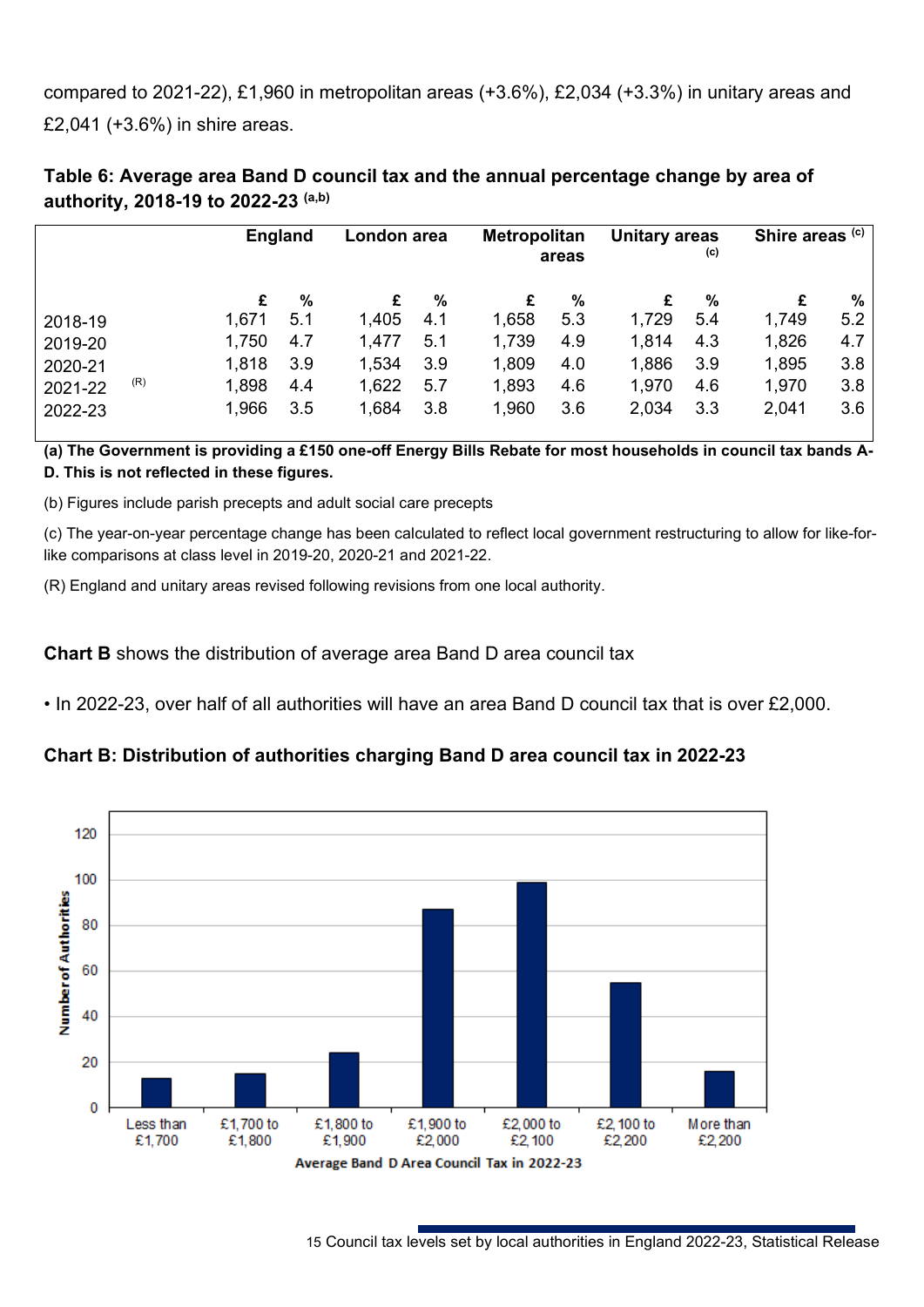London is shown to be an area of relatively low council tax compared to the rest of the country, with 11 of the 13 authorities with an area council tax of have less than £1,700 being London boroughs. Windsor and Maidenhead and the Isles of Scilly are the only other local authorities to have an average area Band D council tax less than £1,700.

## <span id="page-15-0"></span>5. Average council tax per dwelling

As mentioned in the introduction, council tax can be measured in one of two ways - by Band D or in per dwelling terms. The number of Band D equivalent dwellings are collected at around the same time that the council tax levels are set by the local authority, whilst the per dwelling calculation uses the number of chargeable dwellings figures that are captured some five months in advance of setting council tax levels on the Council Tax Base (CTB) return. Consequently, the Band D measure better reflects the latest position and so Band D has historically been used as the standard for comparing council tax levels between and across local authorities. The average council tax per dwelling is lower than the average Band D council tax. This is because in England council tax bands A to C account for over half of all dwellings.

The average council tax per dwelling will be £1,493 in 2022-23, an increase of 4.5% over 2021-22.

The Government is providing a £150 one-off Energy Bills Rebate for most households in council tax bands A-D. This is a separate payment to households, and not part of the council tax levels set by local authorities. Consequently, the council tax levels for 2022-23 are not reduced by the rebate. However, for illustrative purposes using the number of chargeable dwellings in Bands A-D and the number classified as empty or second homes for council tax purposes (which are excluded from the rebate), the average rebate per chargeable dwelling is estimated to be  $£118<sup>2</sup>$  $£118<sup>2</sup>$  $£118<sup>2</sup>$  and the illustrative average amount per dwelling after the £150 rebate is provided is estimated to be £1,375.

The average council tax per dwelling figure is a useful measure for comparing the amount of council tax paid by the average taxpayer in each local authority. Different local authorities often have very different tax bases because of the types of dwellings in their area. This means that the average council tax per dwelling measure has more variation than the average per Band D equivalent measure.

<span id="page-15-1"></span> $2$  The rebate is also available to households in exemption classes N, S, U or W. These are not included in the average rebate per chargeable dwelling as exempt dwellings are excluded from the average council tax per chargeable dwelling measure.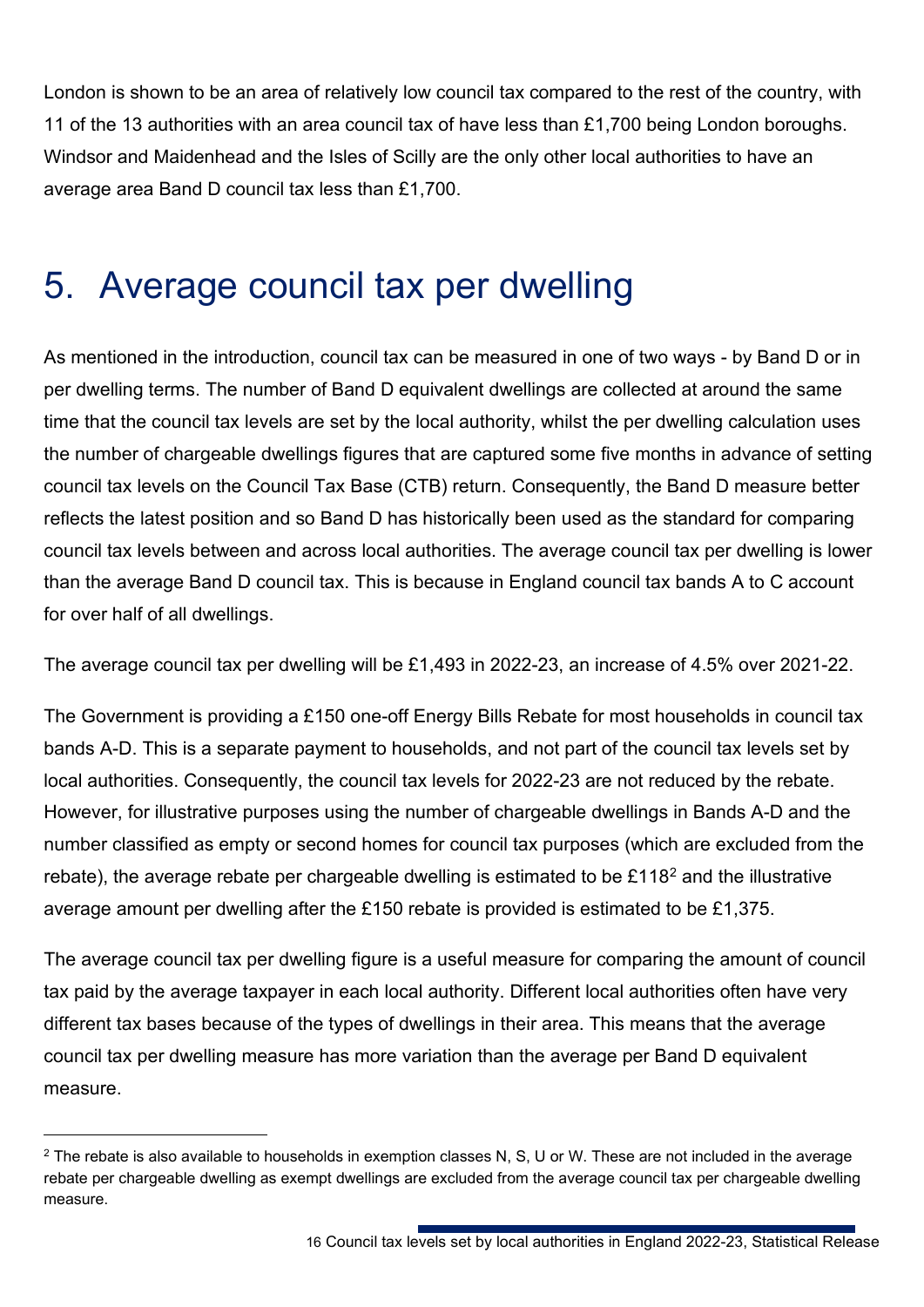**Chart C** shows the average council tax per dwelling for the last three years by type of authority:





## <span id="page-16-0"></span>Accompanying tables and open data

## Symbols used

- $\ldots$  = not available
- 0 = zero or negligible
- = not relevant
- $|| = a$  discontinuity in data between years
- (R) = Data has been revised since the last release was issued

**Rounding** Where figures have been rounded, there may be a slight discrepancy between the total and the sum of constituent parts. In particular, figures in this release are shown in pounds whilst the percentage changes are calculated on figures expressed to the nearest penny.

### **Tables**

There are a number of additional tables produced for all authorities that are not included in the printed version of this release owing to their size. These are available on the Department's website and can be found at<https://www.gov.uk/government/collections/council-tax-statistics>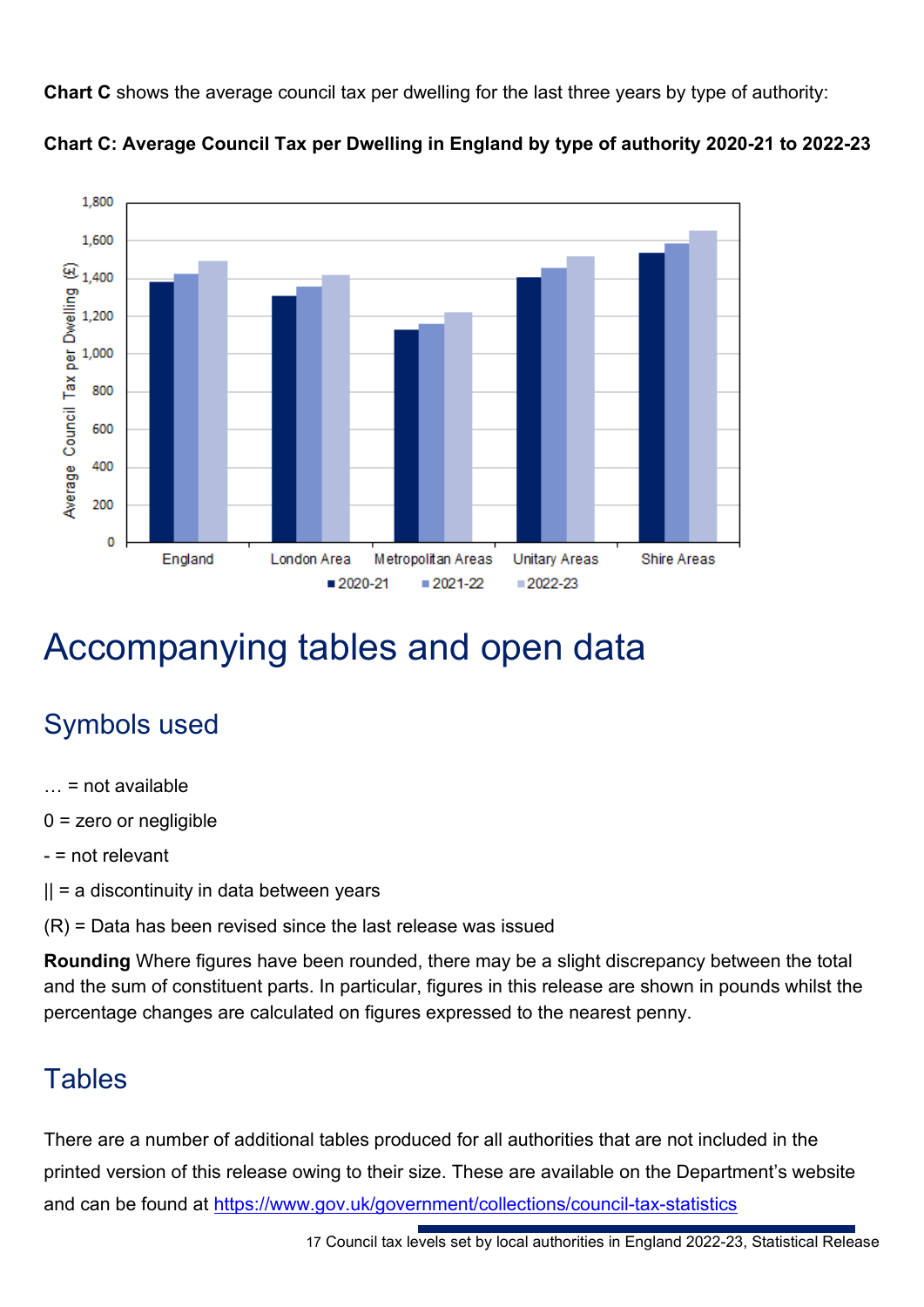Below is a brief description of the data contained in the tables:

- **Table 7** 2022-23 Council tax (average Band D) and % change on 2021-22: individual local authorities.
- **Table 8** Area council tax for a dwelling occupied by 2 adults by band 2022-23: individual local authorities.
- **Table 9** Data as reported by billing and major precepting authorities on their Council Tax Requirement (CTR) form, that have been used in calculating their council tax level for 2022-23.

Live tables on Band D council tax and Average council tax per dwelling from 1993 can be found at: <https://www.gov.uk/government/statistical-data-sets/live-tables-on-council-tax>

# <span id="page-17-0"></span>Technical Notes

Please see the accompanying technical notes document for further details. This can be found, for the relevant year, at<https://www.gov.uk/government/collections/council-tax-statistics>

Information on Official Statistics is available via the UK Statistics Authority website: <https://www.statisticsauthority.gov.uk/>

Information about statistics at DLUHC is available via the Department's website: [https://www.gov.uk/government/organisations/department-for-levelling-up-housing-and](https://www.gov.uk/government/organisations/department-for-levelling-up-housing-and-communities/about/statistics)[communities/about/statistics](https://www.gov.uk/government/organisations/department-for-levelling-up-housing-and-communities/about/statistics)